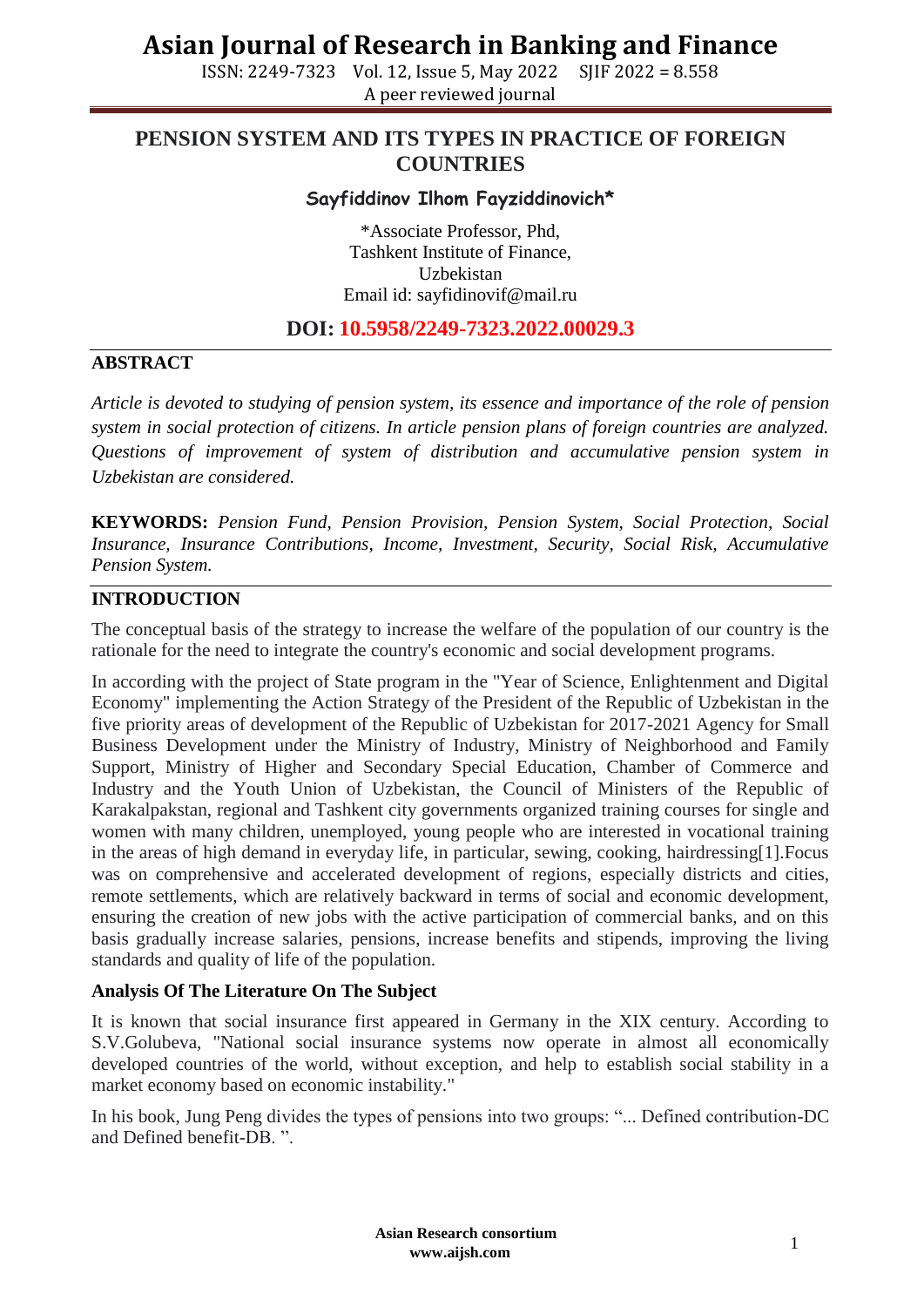ISSN: 2249-7323 Vol. 12, Issue 5, May 2022 SJIF 2022 = 8.558 A peer reviewed journal

Barton Waring M.and Robert MertonC. "... the transition from a fixed fee to a fixed fee plan, in practice, transfers the financing risk from the plan sponsors to the plan members, if the financial security is also considered as a set of plan sponsors and members, then the financing When it comes to risk reduction, one plan will not have a distinct advantage over another. "

#### **RESEARCH METHODOLOGY**

The research methodology is based on the results of scientific work of domestic and foreign scientists on the study of pension systems and types of foreign countries, including the theory of implementation of effective types of pensions, as well as decrees and resolutions of the President of the Republic of Uzbekistan onincreasing the social protection. At the same time, based on the best foreign experience, the introduction of new types of pensions can be a great impetus. In this regard, the methodological aspect of this study is to substantiate the ways to implement the ideas of developing the practice of using advanced pension systems in our country.

#### **ANALYSIS AND RESULTS**

Experience shows that in foreign countries, value indicators have been developed to assess the effectiveness and financial stability of pension funds based on the principles of distribution and accumulation, which are important in the management of pension provision today.



#### **Figure 1 Valuation indicators of pension funds based on the principles of distribution and accumulation**

In the world practice, there are three types of mechanisms for financing and managing the pension system [2].

1. Implementation of state pension plans financed on the basis of distribution of budget revenues.

2. Implementation of voluntary and compulsory personal pension plans.

3. Develop a pension insurance system that protects against economic risks, inflation, investment risks leading to loss and devaluation of savings.

Compulsory pension insurance is a type of compulsory social insurance. It is known that social insurance first appeared in Germany in the XIX century. At present, national systems of social insurance operate in almost all economically developed countries of the world without exception, helping to establish social stability in the context of market relations based on economic instability [3].

The principle of distribution in the pension system is a key principle in many foreign countries, including the pension system of Uzbekistan. In the practice of foreign countries, pensions are provided on the basis of pension plans. The basic retirement plans in most countries are the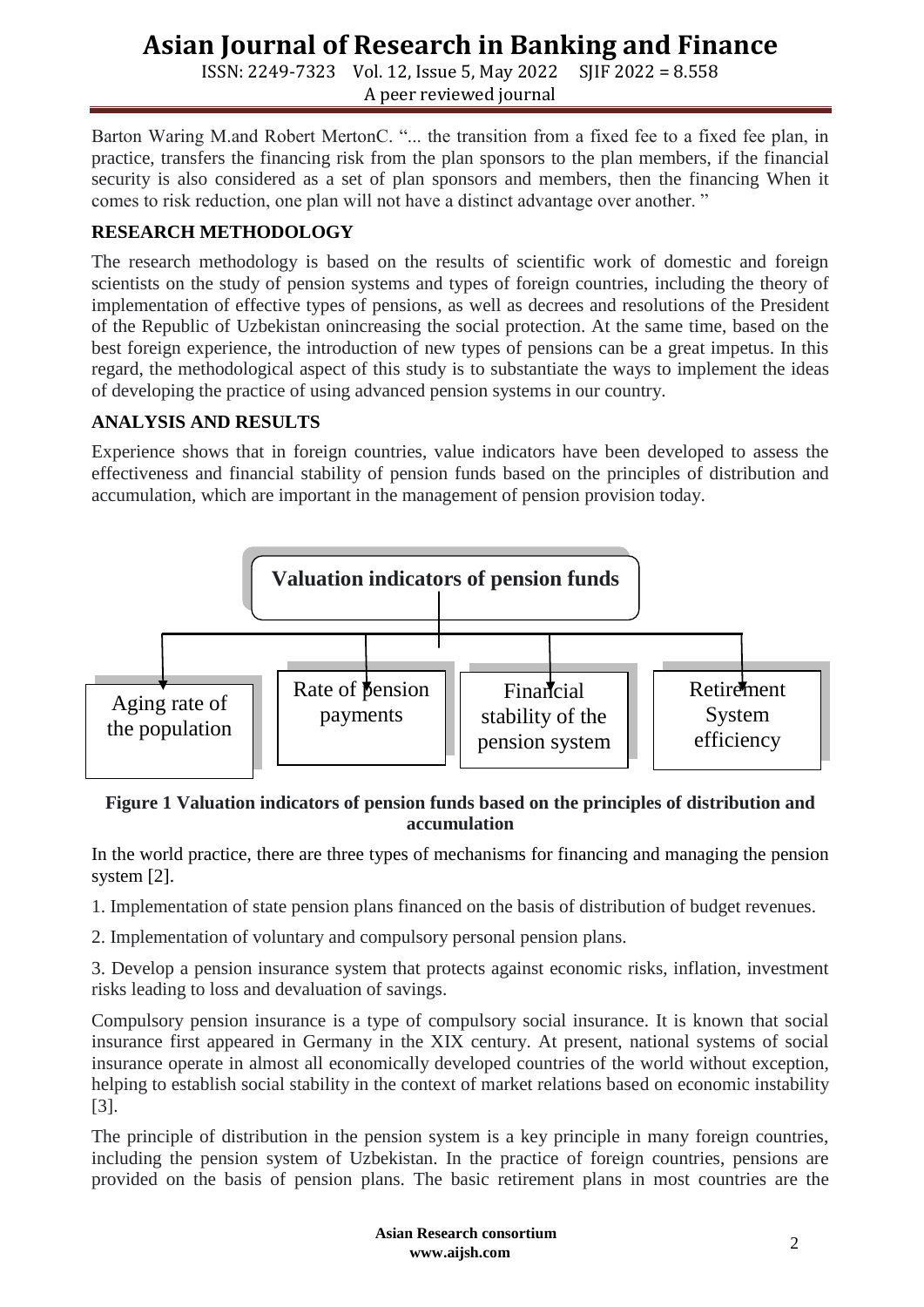ISSN: 2249-7323 Vol. 12, Issue 5, May 2022 SJIF 2022 = 8.558 A peer reviewed journal

Defined Contribution-DC and the Defined Benefit Plan (DB). In a fixed retirement plan, the employer guarantees the employee a fixed level of pension payments based on his or her salary and years of service.

The employer requires pension contributions from employers to fund fixed payment plans, while in the private sector such plans do not require contributions from employees, which in turn requires the employee to contribute to the public sector. It is the responsibility of the employer to find sufficient financial resources to cover the guaranteed payments. In a clear program of contributions, the employee allocates a fixed percentage of the labor or a mandatory deduction from the wage fund based on the individual or partially or fully agreed employer deduction [4].

Pension research shows that defined retirement plans represent a significant risk to pension fund sponsors. As a result of these risks and identified shortcomings in other defined payment plans, the demand for public pension reform has increased. Two types of state pension reforms were required, one gradual and one more radical. As fixed contribution pension programs increase in the public sector, it is impossible to understand the effective management of state and local pension plans without understanding the benefits and risks of transitioning from a fixed paid pension plan to a fixed paid pension plan [5].

There are several benefits to using a paid retirement plan. After retirement, the accuracy of retirement benefits is the biggest advantage, and there are three aspects to this accuracy. First, the citizen knows the amount of annual pension benefits, because the pension is determined using the established formula. Because a citizen can adequately predict how long he or she will work in the public sector and how quickly his or her salary will increase, the participant will have a good idea of how much his or her annual pension will be when he or she retires. Second, in most cases, annual retirement benefits are adjusted for inflation. Therefore, he should not worry about his retirement; he will continue to live well for several years after retirement. Third, a retiree with a fixed retirement plan should not have to worry about financial security for a long stay. The pensioner is guaranteed a pension for the rest of his life. In this sense, a fixed-term retirement plan serves as a group of more longevity insurance programs.

In the United States, there are a number of social funds that are managed at different levels to implement social programs. Here are three of the biggest funds.

- 1. Old-age, disability and breadwinner insurance fund.
- 2. Civil Servants Insurance Fund.
- 3. Fund for Assistance to the Needy.

In the U.S., the 401 (k) Individual Retirement Plan became a widely used type of plan after the establishment of the 401 (k) Individual Retirement Plan in the U.S. in 1981. At the same time, membership in fixed pension funds has increased.

In the public sector, people working in higher education have traditionally participated in the defined benefit pension plan. In this group, workers are required to participate in a mixed plan consisting of a fixed paid component funded by the employer and a fixed paid component funded by the workers, and the mixed pension plan includes a fixed paid component. Examples are the Indiana General Workers 'Pension Funds and the State Teachers' Pension Funds. They have two components: fixed pension funds and fixed pension insurance fund accounts. The defined benefit pension funds are fully funded by the employer. In the fixed fee section, state law requires that 3.0 percent of an employee's taxable salary be included in the Pension Insurance Fund account. An employee may also make an additional contribution to his or her Pension Insurance Fund account if the employer allows it (Indiana General Workers 'Pension Funds) [5].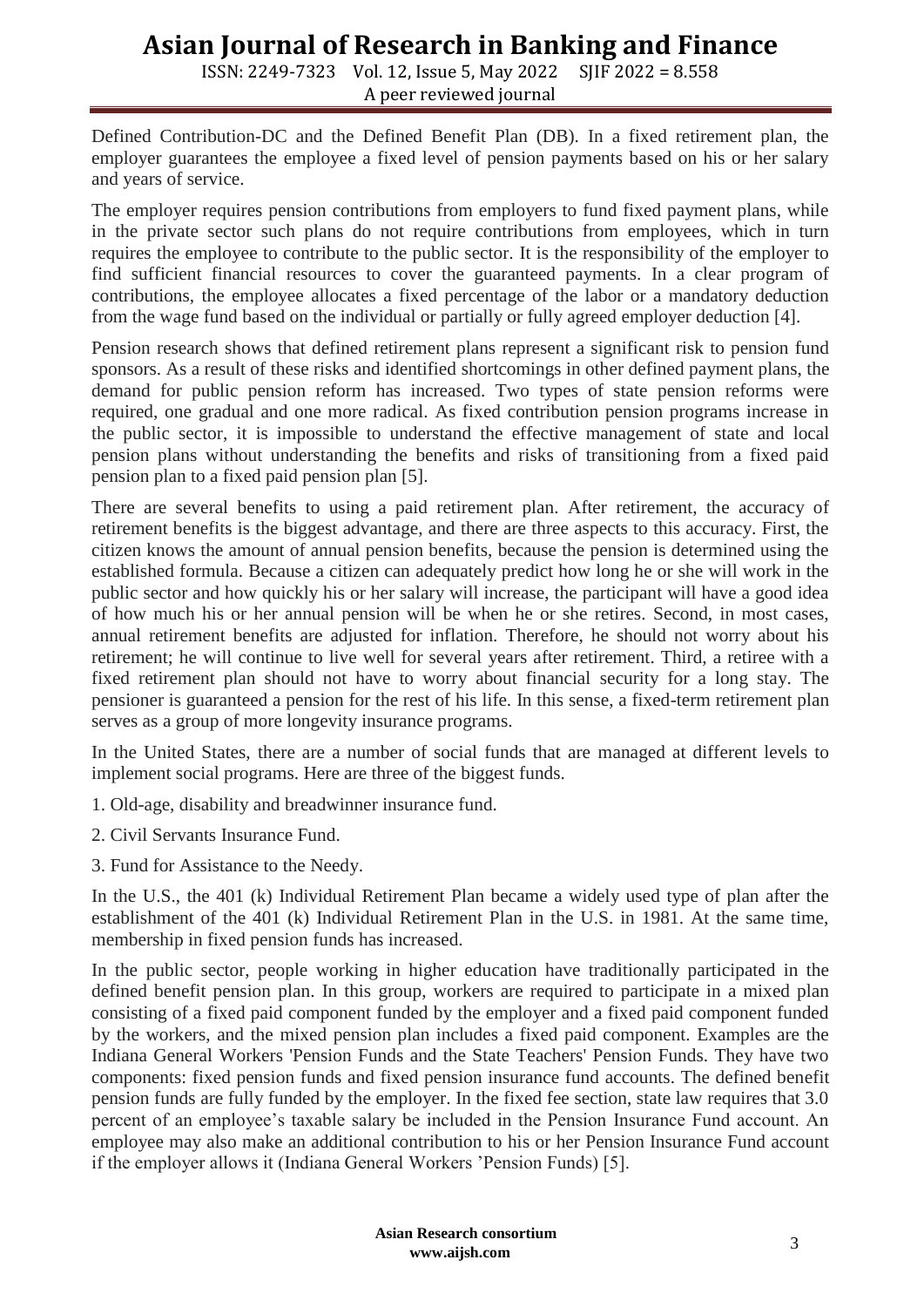ISSN: 2249-7323 Vol. 12, Issue 5, May 2022 SJIF 2022 = 8.558 A peer reviewed journal

Oregon is another state that is required to participate in the intervention plan. The 72nd Oregon Legislature created the Oregon Civil Service Retirement Plan. Civil servants hired after August 29, 2003, will become part of the Oregon Civil Service Retirement Plan. The Oregon Civil Service Retirement Plan is a mixed retirement plan with two components: the Retirement Program (fixed portion) and the Individual Account (fixed contribution portion). The employer's contribution is used to fund fixed-income programs. Members of the Oregon Civil Service Retirement Plan add 6.0 percent of their salary to an individual account, and a private government agency that hires an employee may agree to pay a 6.0 percent contribution [5]. In this group, the state gives the active member the option to join either a traditionally established paid plan or a mixed plan. In addition to the voluntary fixed contribution plan, Ohio has a voluntary mixed retirement plan called the Joint Retirement Plan. According to the fixed contribution part of the joint pension plan, the employee contributions are accumulated in the individual account of the member (Table 1).

The Washington State Teachers 'and School Workers' Retirement Plan was created in 1996-2000. In 2000, the Washington state legislature passed the General Retirement Pension System, the third retirement plan. The General Employee Pension System - under the third pension plan, membership fees are credited to a separate account, and the employer's contributions are used to finance the defined contributions.

|                                            | <b>PENSION PLANS</b>                                                                                                               |                                                                                                                                                                     |                                                                                                                                                                                        |
|--------------------------------------------|------------------------------------------------------------------------------------------------------------------------------------|---------------------------------------------------------------------------------------------------------------------------------------------------------------------|----------------------------------------------------------------------------------------------------------------------------------------------------------------------------------------|
| <b>Indicators</b>                          | <b>Fixed payment</b>                                                                                                               | <b>fixed contribution</b>                                                                                                                                           | <b>Cash balance</b>                                                                                                                                                                    |
| <b>Retirement</b>                          | The length of service is<br>based on<br>formula<br>a<br>determined by the most<br>salary<br>recent<br>and<br>multiplication factor | It is based on the<br>balance<br>of<br>the<br>individual<br>deposit<br>account, which is<br>determined by the<br>amount paid<br>and<br>the return of the<br>deposit | The<br>fee<br>the<br>and<br>guaranteed minimum<br>based<br>are<br>on<br>a<br>conditional<br>separate<br>balance,<br>account<br>which is determined<br>by the return of the<br>deposit. |
| <b>Deposit</b>                             | The<br>plan<br>sponsor<br><i>is</i><br>responsible                                                                                 | The plan participant<br>is responsible                                                                                                                              | The plan sponsor is<br>responsible                                                                                                                                                     |
| The financing risk of<br>a retirement plan | It estimates all financing<br>risks due to uncertainty<br>in investment and future<br>funding requirements                         | It<br>does<br>not<br>anticipate<br>any<br>funding risk                                                                                                              | Estimates<br>limited<br>funding risk                                                                                                                                                   |
| <b>Employee financing</b><br>risk          | anticipate<br>Does<br>not<br>funding risks                                                                                         | Estimates<br>all<br>financing risks due<br>to uncertainty in the<br>amount of<br>assets<br>required<br>for<br>investment<br>and<br>retirement                       | Does not anticipate<br>funding risks                                                                                                                                                   |
| <b>Financial risk</b>                      | Probability of financial<br>risk                                                                                                   | $\overline{\text{is}}$<br>There<br>no<br>possibility<br>of<br>financial risk                                                                                        | probability<br>Limited<br>of financial risk.                                                                                                                                           |

| TABLE 1 COMPARISON OF FIXED PAYMENT; FIXED CONTRIBUTION AND CASH |  |
|------------------------------------------------------------------|--|
| <b>BALANCE PENSION PLANS [5].</b>                                |  |

General employees must choose to become members of a second retirement plan (traditional fixed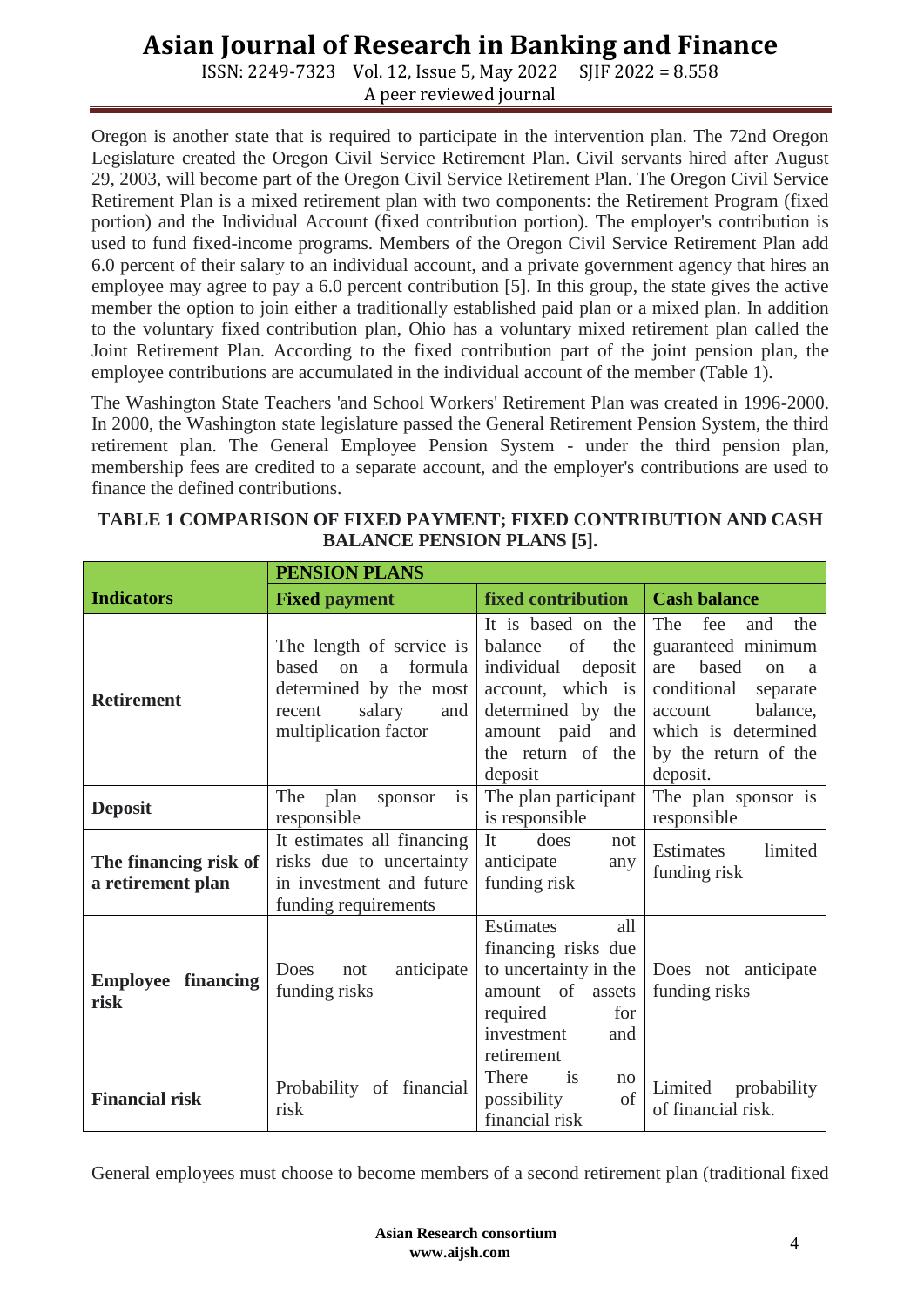ISSN: 2249-7323 Vol. 12, Issue 5, May 2022 SJIF 2022 = 8.558 A peer reviewed journal

payment plan) or a third retirement plan within 90 days of hiring pension workers. If the employee does not select a plan within 90 days, the third retirement plan will become the standard plan and the plan choice cannot be changed. General Employee Pension System - Members of the second retirement plan can choose to switch to the third retirement plan during January each year. The data in Table 2 shows the formation of a common fixed payment and fixed contribution plan in different states of the United States. Based on a brief description of the premium pension plans established in different states, we can see that, unlike the private sector, compulsory participation in the preferential pension plan in the public sector is very rare (Table 2).

**TABLE 2 GENERAL FIXED PAYMENT AND FIXED PAYMENT PENSION PLANS**

| <b>Retirement plan</b>         | <b>Mandatory</b> | <b>Optional</b>                |
|--------------------------------|------------------|--------------------------------|
| Specially defined              | MichiganAlaska   | Florida.<br>Colorado,<br>Ohio. |
| retirement plan                |                  | Montana, South Carolina        |
| Mixed (hybrid) retirement plan | Indiana, Oregon  | Ohio, Washington               |

When all retirement plans allowed new employees and more than 90 percent of workers who were already on the traditional plan to switch to the newly created fixed-payment plan, they decided to stay on the traditional fixed-payment plan. Because the transition from a fixed fee to a fixed fee plan, in practice, transfers the financing risk from the plan sponsors to the plan members. If the financial security is also considered as a set of plan sponsors and members, then the funding risk is reduced. When it leaves, one plan does not have a distinct advantage over another.

Today, the share of people over the age of 65 in our land is growing. According to the UN, by 2025 their number will reach 1.1 billion. That's five times more than in 1950, and the world's population is expected to only triple. [7]. Such a structure of the world's population requires the development of measures for the social protection and support of the elderly in foreign countries, as well as in the CIS.

#### **CONCLUSIONS AND SUGGESTIONS**

The increase in the share of people of retirement age in the total population in our country by 2020-2030 will require improved spending and income stratification. Therefore, it is necessary to eliminate the existing shortcomings in the pension system, which is an important part of social protection, as well as to improve the provision of pension savings, as well as the effective use of pension funds.

The criteria for improving the efficiency of the medium-term pension system in our country should be the coverage of the majority of the working population with the pension system, financial stability that provides retirees with a decent standard of living and quality comparable to pre-retirement living standards. In our opinion, it is expedient to focus on improving the value of pension funds in the Republic, which assess the stability and efficiency of pension funds based on the principles of distribution and accumulation.

### **REFERENCES**

- **1.** The State Program of the President of the Republic of Uzbekistan dated March 2, 2020 "On the implementation of the Action Strategy for the five priority areas of development of the Republic of Uzbekistan in 2017-2021 in the" Year of Science, Enlightenment and Digital Economy" Decree of the President.
- **2.** A.V.Vahabov The mechanism of financial stability of the national pension system and support for its implementation. Current issues of the pension system in the Republic of Uzbekistan. Proceedings of the Ministry-wide scientific-practical conference. Tashkent. 2017. March 24-B.10-18.